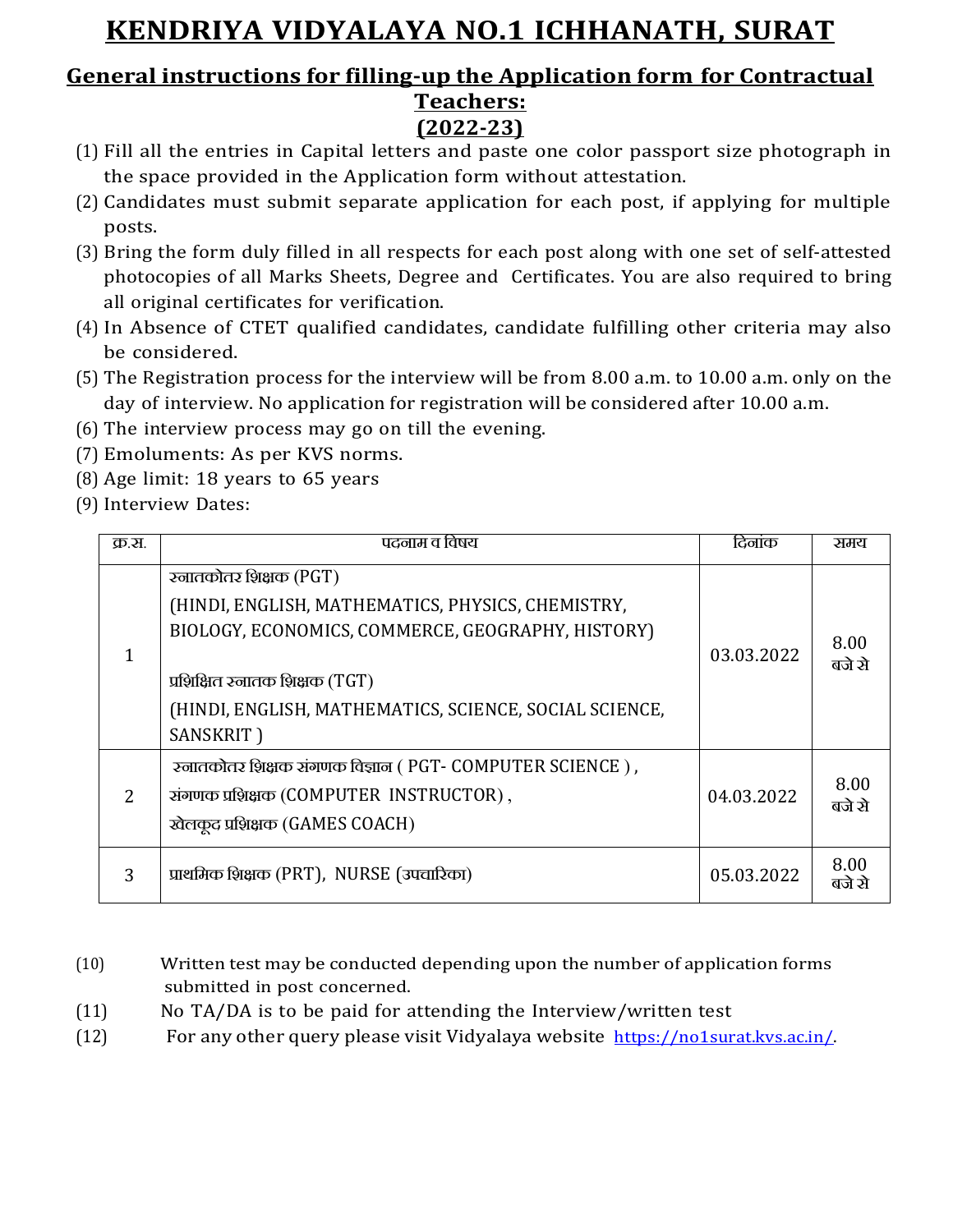#### **Note: -**

- **1) Terms and conditions and remuneration as per KVS rules.**
- **2) Appointment will be purely on contract basis, part time, purely temporary and day-to-day basis for the session 2022-23 only and can be terminated at any time.**
- **3) Kindly ensure your qualifications before applying for the concerned post and attending theinterview.**
- **4) Contractual appointment will be subject to police verification.**
- **5) Candidates whose results are awaited for the qualifying examination are not eligible for attending the interview.**
- **6) Teacher appointed on contractual Basis will not be entitled for vacation pay and during Autumn/Winter Break; payment shall be calculated on pro-rata basis.**
- **7) The person appointed against this advertisement shall have neither Claim / right to appointment on regular basis nor will they be part of the cadre of teachers in KVS.**
- **8) All the candidates coming for walk in interview must follow the SOPs/Protocols of COVID-19 asper Govt. guidelines.**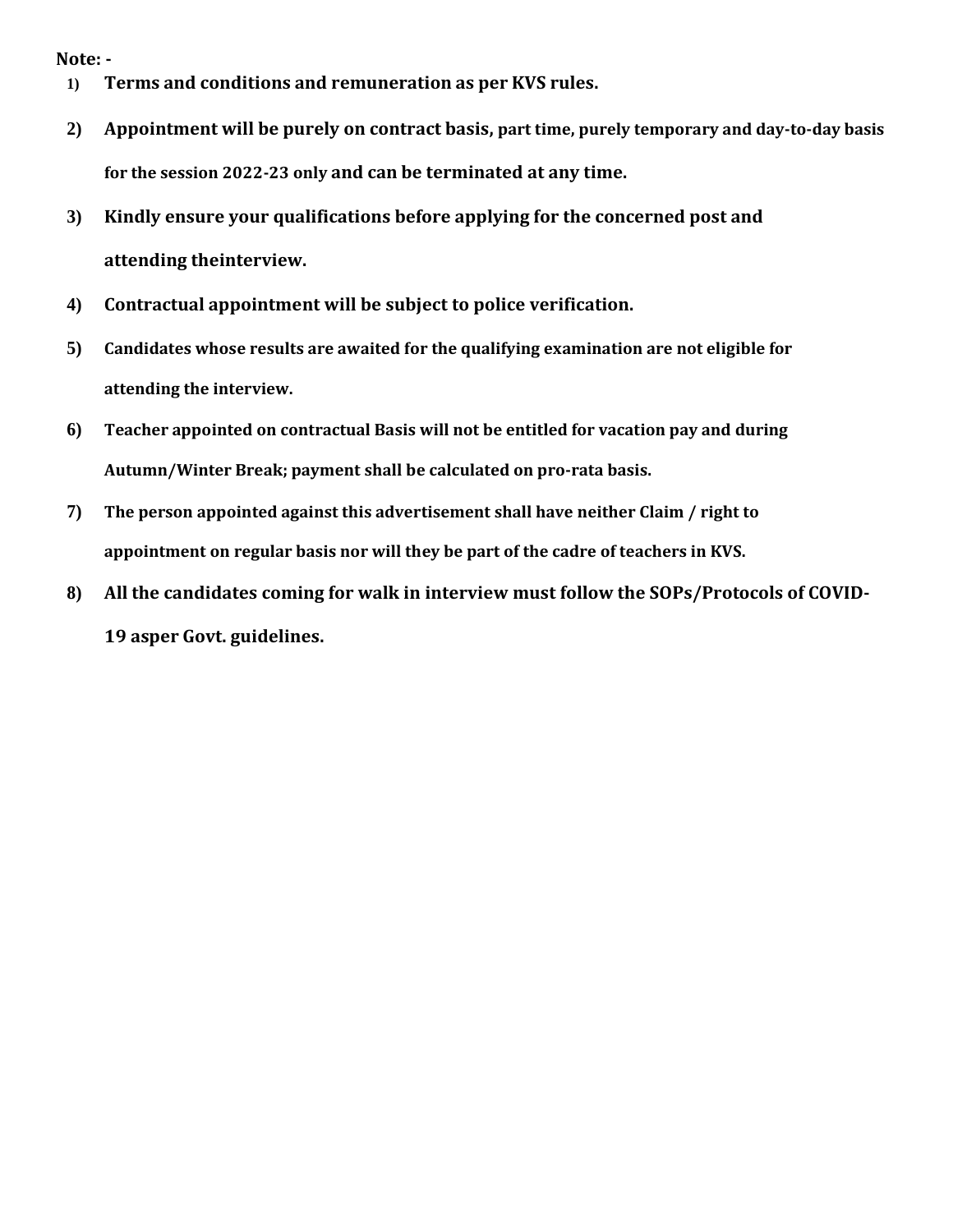## **KENDRIYA VIDYALAYA, NO.1 ICHHANATH SURAT Qualification Details**

| SI.<br>No. | Post                                                                               | <b>Essential Minimum Qualification</b>                                                                                                                                                                                                                                                                                                                                                                                                                                                                                                                                                                                                                                                                                                                                                                                                                                                                                                                                                                                                                           |
|------------|------------------------------------------------------------------------------------|------------------------------------------------------------------------------------------------------------------------------------------------------------------------------------------------------------------------------------------------------------------------------------------------------------------------------------------------------------------------------------------------------------------------------------------------------------------------------------------------------------------------------------------------------------------------------------------------------------------------------------------------------------------------------------------------------------------------------------------------------------------------------------------------------------------------------------------------------------------------------------------------------------------------------------------------------------------------------------------------------------------------------------------------------------------|
| 01         | <b>PRT</b>                                                                         | Senior Secondary School Certificate with 50% marks<br>a)<br><sub>or</sub><br>Intermediate with 50% marks or its equivalent & certificate in<br>basic teachers' training of duration of not less than two years.<br>For the post of PRT the candidate should posses two years<br>b)<br>diploma in Education (D.Ed.) or Bachelor in Elementary<br>Education (B.El.Ed)<br>Graduation with atleast 50% marks and Bachelor of education<br>$\mathfrak{c}$<br>(B. Ed.)<br>Pass in the Central Teacher Eligibility Test-I-V(CTET) conducted<br>d)<br>by the CBSE in accordance with the Guidelines framed by the<br>NCTE for the purpose.<br>Competence to teach through Hindi & English media.<br>e)<br>Desirable:<br>Knowledge of Computer Applications.<br>Note: In the absence of CTET qualified candidates, candidates<br>without CTET qualification may be considered if otherwise eligible<br>as per KVS recruitment rules.                                                                                                                                      |
|            |                                                                                    | 1) Four years' Integrated degree course of Regional College of<br>Education of NCERT in the concerned subject with at least 50%<br>marks in aggregate;                                                                                                                                                                                                                                                                                                                                                                                                                                                                                                                                                                                                                                                                                                                                                                                                                                                                                                           |
| 02         | TGT (Science-Bio<br>Group, Social Science,<br>English, Hindi, Sanskrit<br>& Maths) | 0 <sub>R</sub><br>Bachelor's Degree with at least 50% marks in the concerned<br>subjects/ combination of subjects and in aggregate. The electives<br>subjects and Languages in the combination of subjects are as<br>under:<br>For TGT ('Sanskrit): Sanskrit as a subject in all the three years.<br>a)<br>For TGT (Hindi): Hindi as a subject in all the three years.<br>b)<br>For TGT (English): English as a subject in all the three years.<br>c)<br>For TGT (SO.St) Any two of the following:<br>d)<br>History, Geography, Economics and Pol. Science of which one<br>must be either History or Geography.<br>For TGT (Maths) - Bachelor Degree in Maths with any two of the<br>e)<br>following subjects: Physics, Chemistry, Electronics, Computer<br>Science, Statistics.<br>f) For TGT (Science) - Botany, Zoology and Chemistry.<br>2) Pass in the Central Teacher Eligibility Test-VI-VIII (CTET)<br>conducted by CBSE in accordance with the Guidelines framed<br>by the NCTE for the purpose.<br>3) Proficiency in teaching Hindi and English medium |
|            |                                                                                    | <b>IMPORTANT INSTRUCTIONS TO THE CANDIDATES FOR THE POST OF</b><br><b>TRAINED GRADUATE TEACHERS (TGTs)</b>                                                                                                                                                                                                                                                                                                                                                                                                                                                                                                                                                                                                                                                                                                                                                                                                                                                                                                                                                       |
|            |                                                                                    | A). The candidate should possess the professional<br>qualification of<br>B.Ed. as on the last date of submission of applications                                                                                                                                                                                                                                                                                                                                                                                                                                                                                                                                                                                                                                                                                                                                                                                                                                                                                                                                 |
|            |                                                                                    | B). For the post of TGT (S. St.):<br>The candidate should have studied any two subjects out of the<br>following:<br>(i) History with at least 50% marks in aggregate and one subject<br>out of Geography/Economics/<br>Political Science with at least 50% marks in aggregate and also<br>at least 50% marks in graduation.<br>(ii) Geography with 50% marks with History/Economics/<br>Political Science with at least 50% marks in aggregate and also                                                                                                                                                                                                                                                                                                                                                                                                                                                                                                                                                                                                          |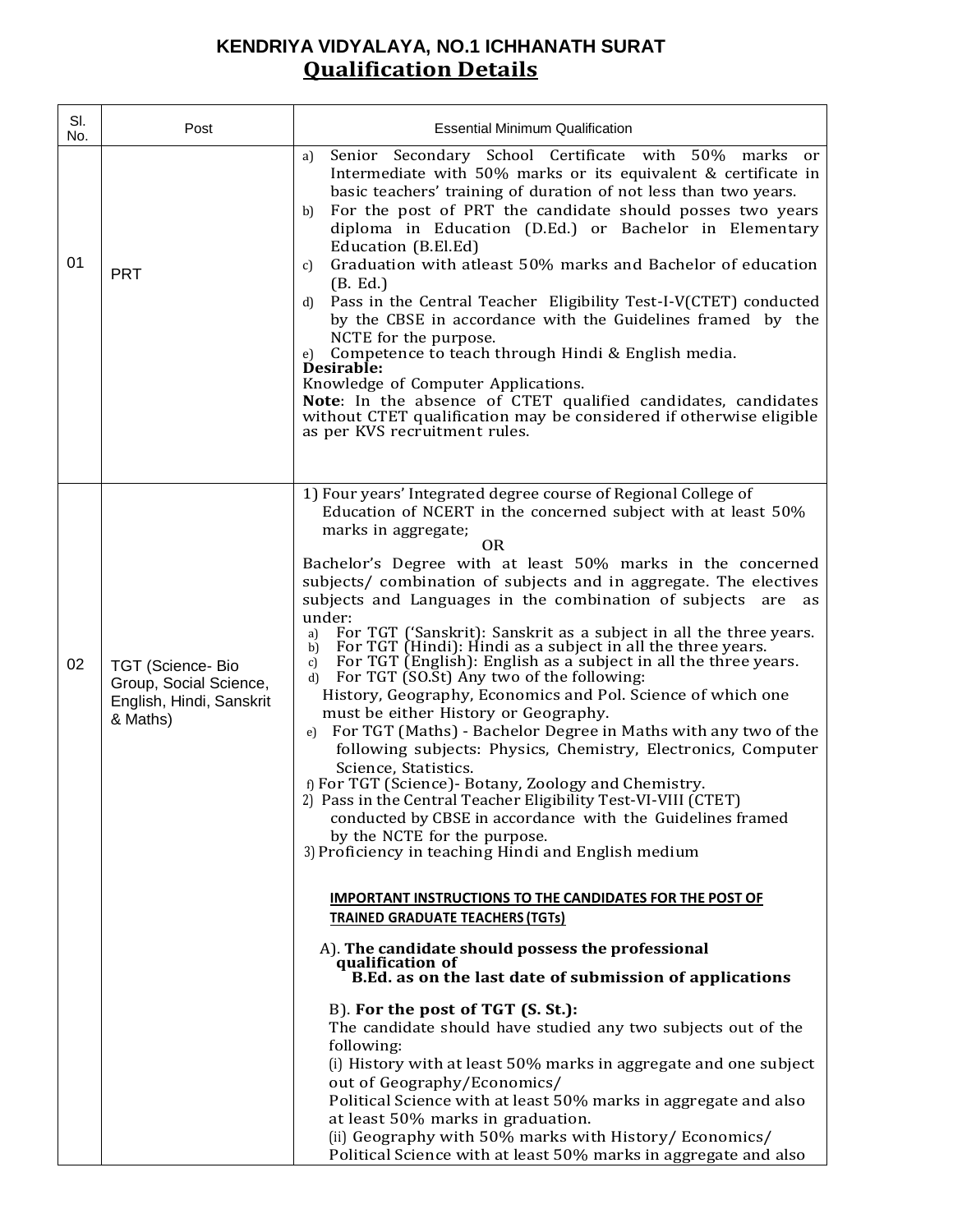| at least 50% marks in graduation.<br>Geography/History should have been studied in all the years of<br>graduation with at least 50% marks.                                                                                                                                                                                                                                                                                                                                                                                                                                                                                                                                                                                                                                              |
|-----------------------------------------------------------------------------------------------------------------------------------------------------------------------------------------------------------------------------------------------------------------------------------------------------------------------------------------------------------------------------------------------------------------------------------------------------------------------------------------------------------------------------------------------------------------------------------------------------------------------------------------------------------------------------------------------------------------------------------------------------------------------------------------|
| In case of Honours Degree in History, the candidate should<br>have studied Geography/Economics/ Political Science in first<br>and/or second year of graduation with at least 50% marks in<br>History in aggregate and at least 50% marks in other subject<br>indicated above at graduation level and also at least 50%<br>marks in aggregate at graduation level.<br>Similarly in case of Honours degree in Geography, the<br>candidate should have studied History/Economics/Political<br>Science in first and/or second year of graduation with at least<br>50% marks in Geography in aggregate and at least 50% marks<br>in other subject indicated above at graduation level and also at<br>least 50% marks in aggregate at graduation level.<br>C.<br>For the post of TGT (Maths): |
| The candidate should have studied Maths in all the years of<br>graduation with any two subjects out of Physics, Chemistry,<br>Electronics, Computer Science, and Statistics.<br>In case of Honours Degree in Maths, the candidate should have<br>studied Maths in all the years of graduation with at least 50%<br>marks in aggregate and any of the two subjects indicated in<br>point No.1 above with at least 50% marks in each subject at<br>graduation level and also at least 50% marks in graduation.<br>BA (Hons.) in Maths and B.Sc. (Hons) in any subject<br>other than Maths are not eligible for the post of TGT<br>(Maths).                                                                                                                                                |
| For the post of TGT (Science):<br>D.<br>The candidate should have studied Botany, Zoology and<br>Chemistry in all the years of graduation with at least 50%<br>marks in each subject.<br>The candidates with Honours Degree in<br>Botany/Zoology/ Chemistry with at least 50% marks in B. Sc<br>should have studied other two subjects with at least 50%<br>marks in each of them at graduation level.                                                                                                                                                                                                                                                                                                                                                                                  |
| E.<br>For the posts of TGT (English/Hindi/Sanskrit):<br>should<br>The<br>candidate<br>have<br>studied<br>English/Hindi/Sanskrit in all the years of graduation with<br>at least 50% marks in English/Hindi/Sanskrit for<br>the<br>posts of TGT (English/Hindi/Sanskrit) respectively and<br>also at least 50% marks in graduation                                                                                                                                                                                                                                                                                                                                                                                                                                                       |
| <b>Desirable:</b> Knowledge of Computer Applications<br>Note: In the absence of CTET qualified candidates, candidates<br>without CTET qualification may be considered if otherwise eligible<br>as per KVS recruitment rules.                                                                                                                                                                                                                                                                                                                                                                                                                                                                                                                                                            |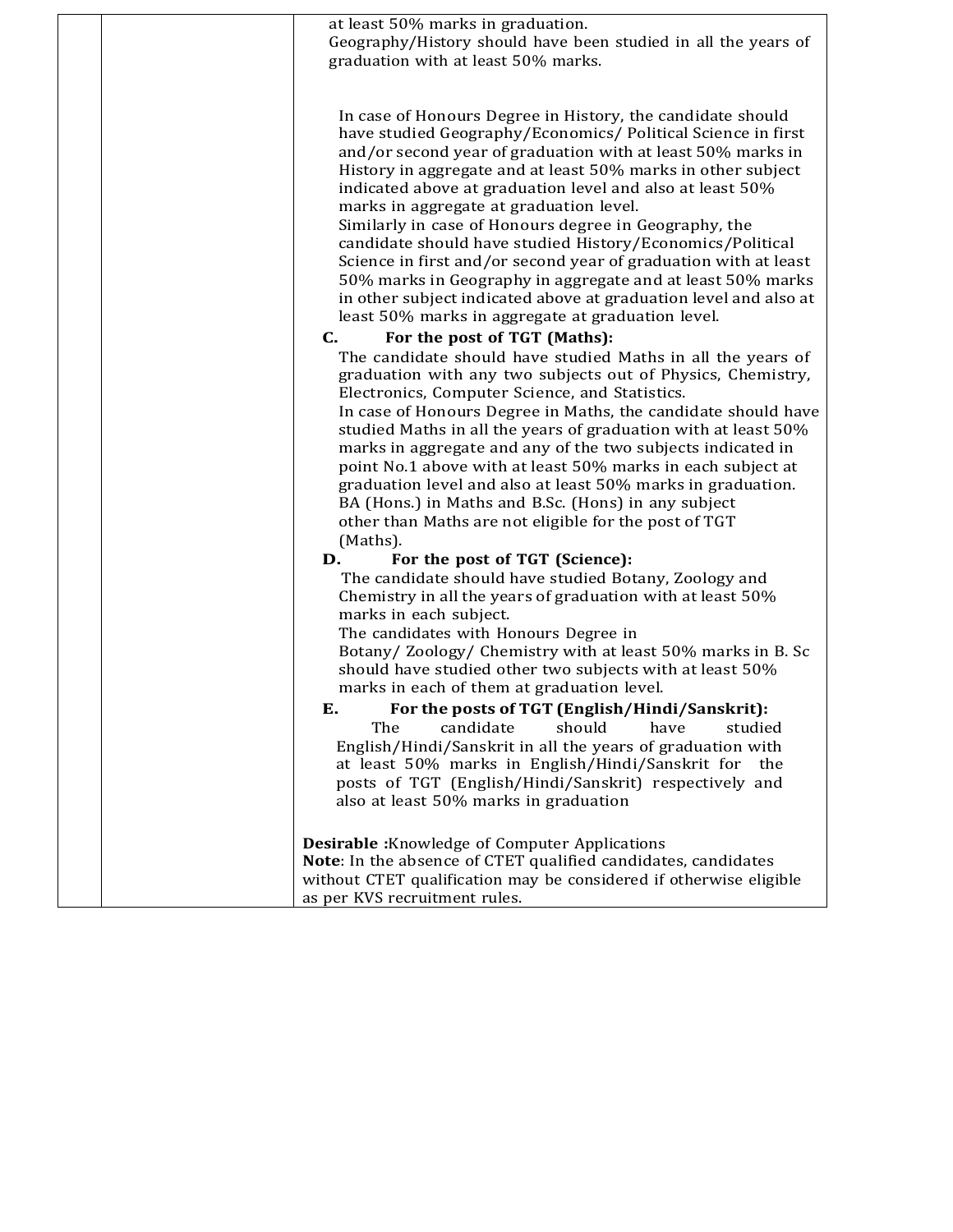| 03 | PGT (Physics,<br>Chemistry, Biology,<br>Mathematics, English,<br>Hindi, Economics,<br>Commerce, History &<br>Geography) | Essential<br>1. Two years' Integrated<br>Post Graduate M.Sc. Course of Regional College of Education of<br>NCERT in the concerned subject;<br>Оr<br>Master Degree from a recognized University with atleast 50% marks<br>in aggregate in the following subjects:<br>a) PGT (English) - English<br>b) PGT (Hindi) – Hindi or Sanskrit with Hindi as one of the subjects<br>at Graduate level.<br>c) PGT (Maths) Mathematics/ Applied Mathematics<br>d) PGT (Physics)-Physics / Electronics/Applied Physics/ Nuclear<br>Physics.<br>e) PGT (Chemistry) Chemistry/ Bio. Chem.<br>f) $PGT$ (Biology) -<br>Botany/ Zoology/ Life Sciences/Bio<br>Sciences/Genetics/ Micro Biology/Bio Technology/ Molecular<br>Bio/Plant Physiology provided they have studied Botany and<br>Zoology at Graduation level.<br>g) PGT (History) – History<br>h) PGT Geography-Geography<br>i) PGT Political Science- Political Science<br>j) PGT (Commerce) - Master's Degree in Commerce. However,<br>holder of Degrees of M.Com in Applied/Business Economics shall<br>not be eligible. j)PGT (Economics) - Economics/ Applied<br>Economics/ Business Economics.<br>2. B.Ed. or equivalent degree from recognized university<br>3. Proficiency in teaching in Hindi and English media.<br><b>Desirable:</b> Knowledge of computer applications. |
|----|-------------------------------------------------------------------------------------------------------------------------|----------------------------------------------------------------------------------------------------------------------------------------------------------------------------------------------------------------------------------------------------------------------------------------------------------------------------------------------------------------------------------------------------------------------------------------------------------------------------------------------------------------------------------------------------------------------------------------------------------------------------------------------------------------------------------------------------------------------------------------------------------------------------------------------------------------------------------------------------------------------------------------------------------------------------------------------------------------------------------------------------------------------------------------------------------------------------------------------------------------------------------------------------------------------------------------------------------------------------------------------------------------------------------------------------------------------------|
| 04 | PGT (Computer Sci)                                                                                                      | At-least 50 % marks in aggregate in any of the following;<br>1. B.E or B. Tech. (Computer Science/IT) from a recognized<br>University or equivalent Degree or Diploma from an institution/<br>university recognized by the Govt. of India.<br>OR.<br>B.E or B. Tech. (any stream) and Post Graduate Diploma in<br>Computers from recognized University.<br>OR.<br>M.Sc. (Computer Science)/ MCA or Equivalent from a recognized<br>University.<br><b>OR</b><br>B.Sc. (Computer Science) / BCA or Equivalent and Post Graduate<br>degree in subject from a recognized University.<br>Post Graduate Diploma in Computer and Post Graduate degree in<br>any subject from recognized University.<br>OR<br>'B' Level from DOEACC and Post Graduate degree in any subject.<br>OR<br>'C' Level from 'DOEACC' Ministry of Information and<br>Communication Technology and Graduation.                                                                                                                                                                                                                                                                                                                                                                                                                                              |